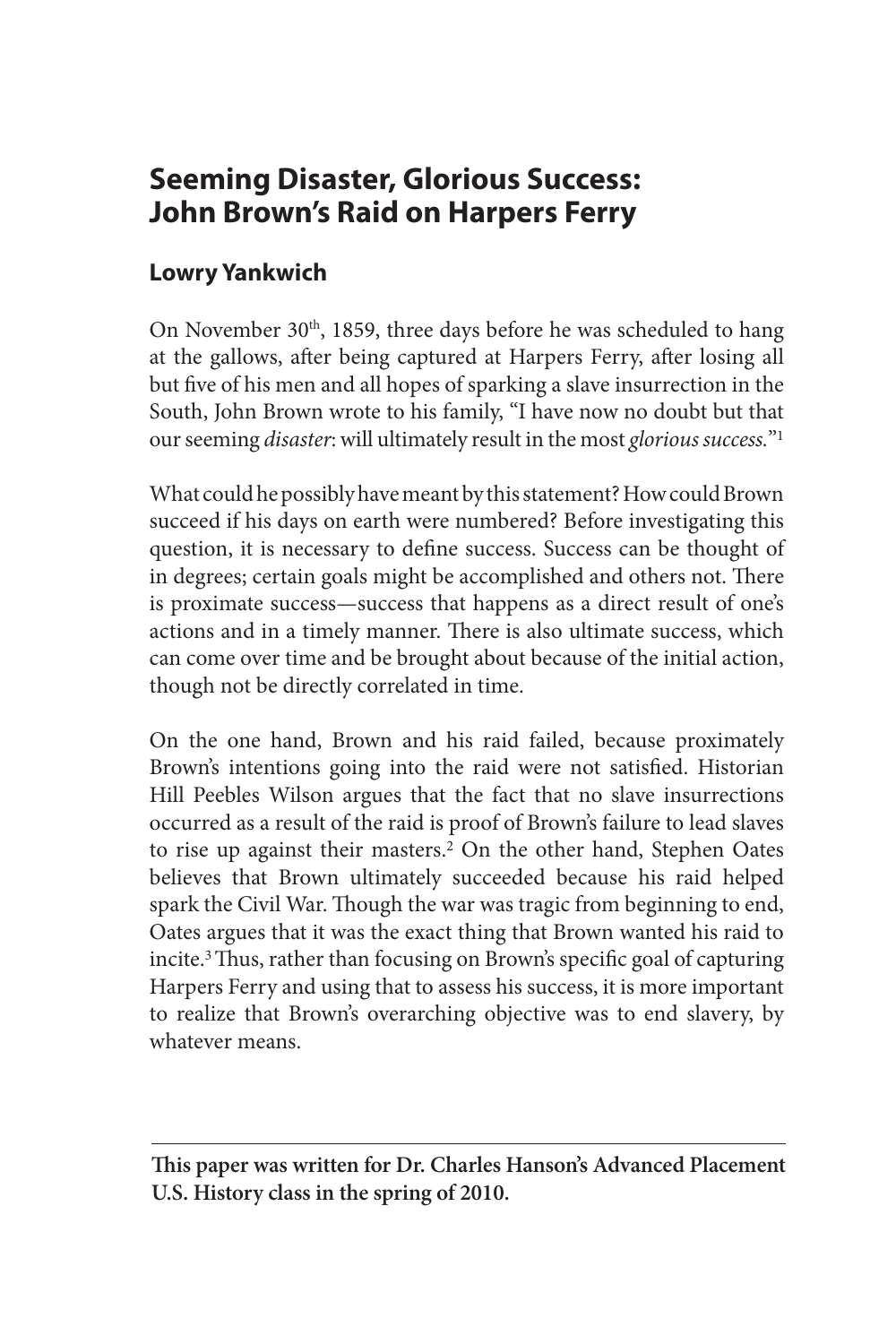I agree with Oates and believe that, while Brown's raid was a proximate failure, it ultimately promoted resolution of the slavery question. First, Brown served to kindle the Civil War, which precipitated the end of slavery in law. Second, while in jail, Brown transformed himself into a martyr, and with the help of others, his goals became those of a large portion of the North before and during the Civil War.

### **Failure of the Raid**

As to the actual raid on Harpers Ferry, John Brown found very little success. Brown wanted to establish a free, biracial state in the Appalachian mountain chain. He believed that slaves would flee to this new state, and that other southern states would be forced to emancipate their slaves.4 Brown thought that all of this could happen, yet when he raided Harpers Ferry, none of it did. Of the twenty-two men involved in the raid, only six, including Brown, survived. No slave uprisings resulted in response to the raid.5 Further, Brown sustained sword wounds, was captured, jailed, and eventually hanged. If all Brown wanted was to incite a slave rebellion in the South by taking Harpers Ferry, then he failed, because this goal wasn't met.

Also, directly after the raid, treatment of slaves got worse across the South, because southerners feared that their slaves would revolt. In South Carolina, a state known for its deeply southern values, vigilance committees and extralegal groups were formed in every district of the state. These organizations were created to enforce strict control of blacks within the community.<sup>6</sup> John Brown unintentionally worsened the lives of the slaves he had wished to free. Further, since scared white communities in the South congregated to protect themselves from what they thought would be imminent slave insurrection, the possibility of slaves actually getting free became less likely.

Brown's raid also was a proximate failure because Brown lost political support from Republicans as a result. Historian Benjamin Quarles argues that Brown may have intended his raid to be a symbolic political gesture, as Harpers Ferry is located a mere 60 miles from Washington D.C.7 It seems plausible that he intended to appeal to the Republican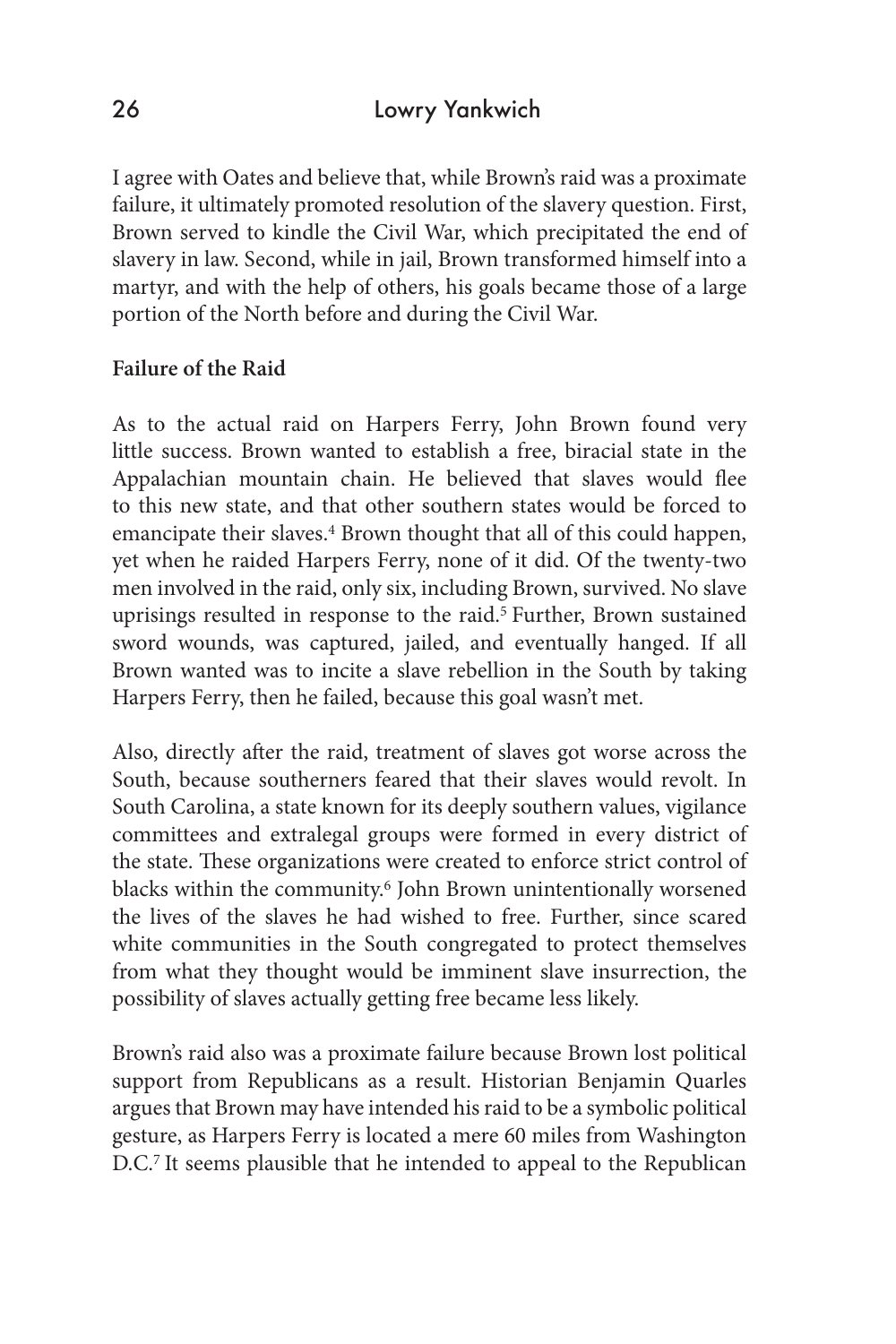Party for action, because at the time it was known for its opposition to the expansion of slavery. Even so, very few Republicans dared associate with him. In a famous speech given at Cooper Union on February 27, 1860, Abraham Lincoln, campaigning for the Republican nomination, objected, "John Brown!! John Brown was no Republican; and you have failed to implicate a single Republican in his Harpers Ferry enterprise."8 Lincoln not only won the Republican nomination, but later that year won the presidential election. He made a point of distancing himself and the Republican Party from Brown, indicating that he felt it was important to his campaign and his fight against the Democrats to denounce Brown. As a result of the raid, Brown lost political leverage, as the Republican Party was forced to back off its opposition to slavery, and thus was diverted from the cause of abolition.

If anything, Brown made the South stronger in its pro-slavery convictions, and did little to win over the North. In an article in the *Richmond Enquirer*, the author wrote of the raid, "[I]t has revived with tenfold strength the desires of a Southern Confederacy," and yet "there is not a handful of men in the North so base as to approve of the John Brown conspiracy."9 This shows that Brown's raid sparked fear in many southerners, not just the population of slaveholders, and so unified the South behind slavery. On the other hand, northerners could only agree or disagree with Brown's cause, which divided them. Even the *Liberator*, a northern abolitionist newspaper, distanced itself from John Brown, calling the raid "an absurd yet traitorous insurrection," and Brown himself "murderous" and an "outlaw."10 If even the most fervent anti-slavery advocates—abolitionists—denounced Brown, how could he unify much of the North around his cause? The *Liberator*  article concludes, "Would you contrast the difference between order and tumult? Compare the peaceful pavements of Boston to-day with the blood-stained field of Harper's Ferry."11 These statements suggest political motivations for the article. Perhaps the abolitionists were trying to distance themselves from Brown in order to maintain their credibility. If abolitionists were associated with Brown, they could not criticize the horrors of slavery without their opposition bringing up Brown's violence. Brown threatened the reputation of the abolitionists,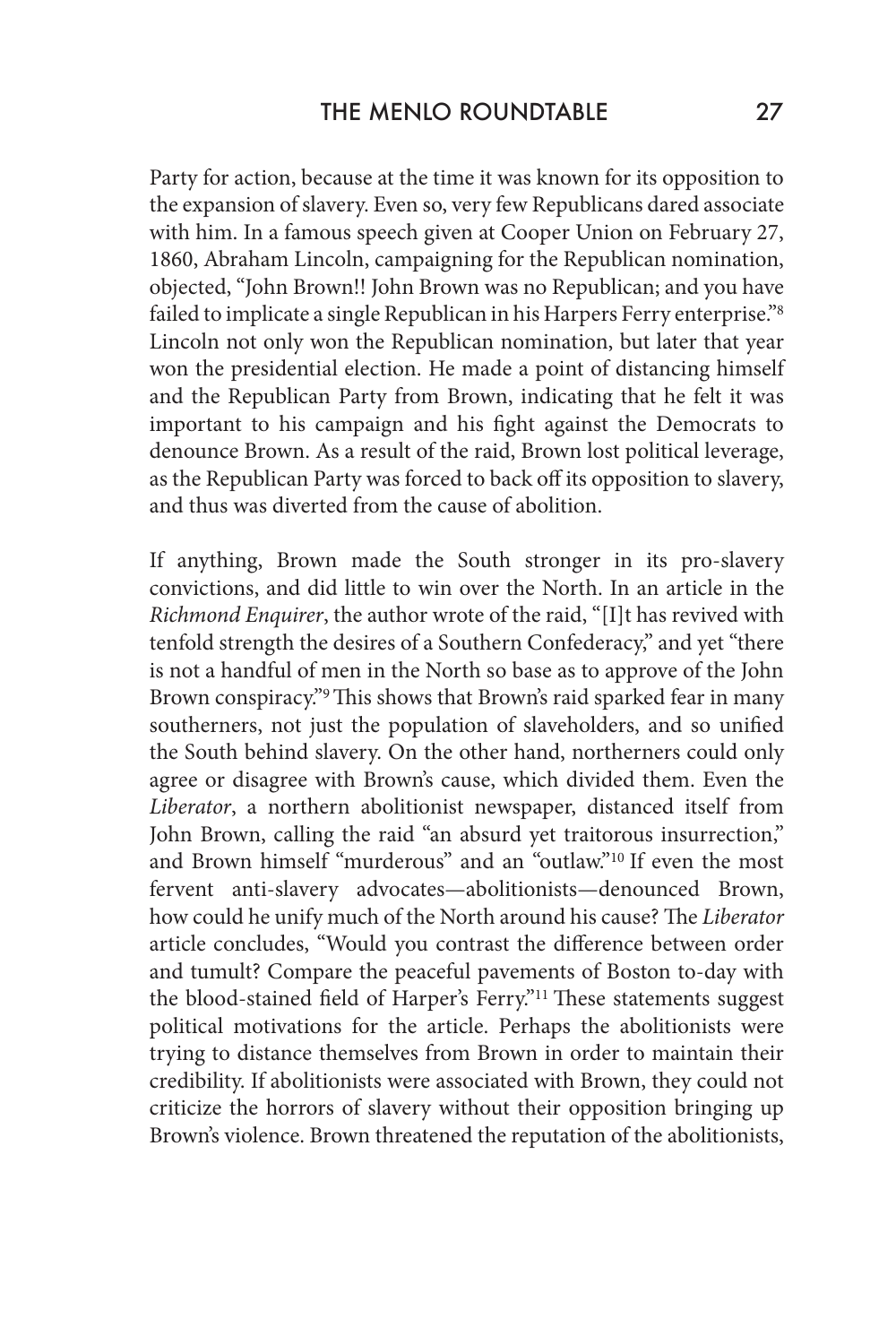and also of the Republican Party, which initially led both groups to disassociate themselves from Brown altogether.

### **Settlement Must Come**

Popular knowledge remembers John Brown as the man who sparked the Civil War. If this is so, and in so far as the Civil War ended slavery, Brown can be seen to have succeeded in the long run. His actions led to a quicker resolution, however bloody, of the slavery question.

But did Brown really want to start a civil war? While it is unlikely that any man would want mass conflict, it appears that as early as 1856, Brown thought it might be necessary. Martin White, who later became a foe of Brown, wrote that Brown "would rather see this union dissolved and the country drenched with blood than to pay taxes to the amount of one-hundredth part of a mill."12 Considering that taxes were required of nearly every adult in the United States, this quote suggests that Brown wouldn't feel loyal to a nation that didn't observe his strong opinions on slavery. Rather than compromise, Brown would fight it out until resolution in his favor was reached.

Benjamin Sanborn, a close friend of Brown, also described Brown's intentions for the raid as being to resolve the slavery question quickly, by whatever means. According to Sanborn, "Brown had set his heart on it as the shortest way to restore our slave-cursed nation to the principles of the Declaration of Independence; and he was ready to die in its execution—as he did."13 Sanborn was one of Brown's benefactors for the raid, a northern aristocrat, and thus his description is fairly credible. He corresponded with Brown about the raid, and would have had to be convinced of a concrete purpose in order to offer his monetary support. Thus, Sanborn suggests that Brown felt the integrity of the republic was in jeopardy, and that it was necessary to alleviate its problem—slavery—in the most efficient way.

At first, Brown thought civil war could be one means to end slavery; after the raid, he thought it was the only option. On December 2, 1859, in his final letter, Brown wrote, "I John Brown am now quite *certain*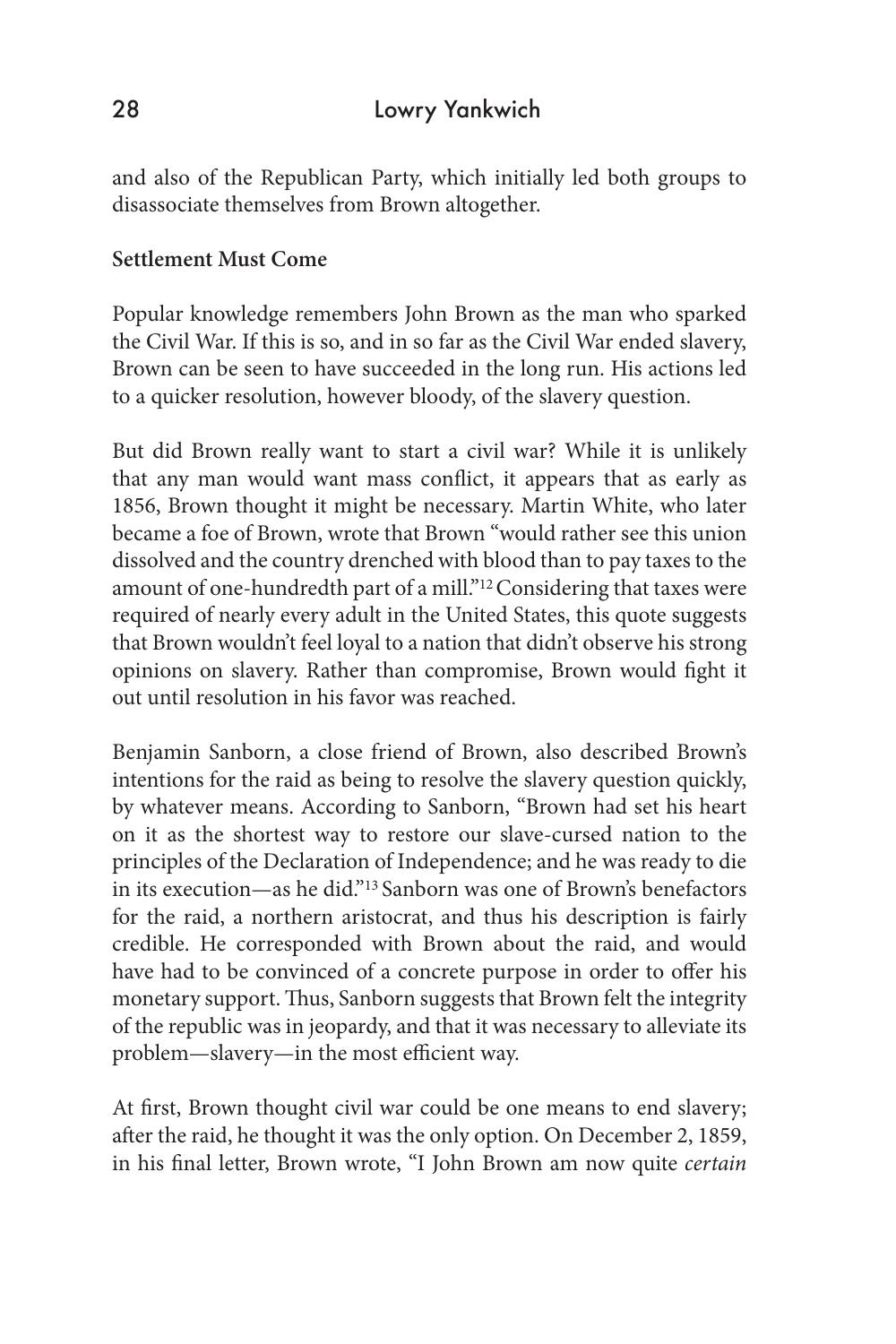that the crimes of this *guilty land*: *will* never be purged *away*; but with Blood. I had as *I now think*; *vainly* flattered myself that without *very much* bloodshed; it might be done."<sup>14</sup> This letter suggests that originally, Brown intended his raid to prompt quick resolution of the slavery question, without mass bloodshed, yet sometime after the raid he realized that widespread conflict was necessary. Thus, John Brown came to see civil war as the only way left to end slavery.

#### **Polarization of the North and South**

Brown succeeded because he helped heighten tensions between the North and the South, leading to the Civil War. In the South, nearly everyone had the same reaction: fear. This anxiety found expression in an article titled "The Harpers Ferry Conspiracy" published only a week after Brown's raid. "Disguise it as we may, large portions of the North are our enemies…Unless a change—a speedy and effectual change sweep over northern society, the great conflict must come."<sup>15</sup> This excerpt shows how southerners were increasingly inclined to think of the North and South as separate entities. Rather than acknowledging the many views held by northerners—anti-slavery, free soil, proslavery, ambivalent, or uninterested—southerners felt that the North was conspiring against them, planning to invade. Further, the article shows the South's stubbornness. The author doesn't recognize that any change need come from within the South to lessen tension between the two parts of the country; instead, he entirely blames the North for the nation's problems. By blaming the North, the South effectively shucked any responsibility to maintain the Union, leaving the integrity of the nation dependent entirely upon the North's ability to change.

There were other indications that the South took Brown's raid to be a serious threat to their way of life. For example, Governor Wise of Virginia ordered 1500 soldiers to maintain order at Brown's execution.16 This could suggest at least two things. First, Governor Wise may have believed that angry Virginians would cause havoc at Brown's execution. Another view is that Wise was wary of northerners coming to Brown's aid, which supports the idea that the South became paranoid of invasion by the North. Both interpretations suggest that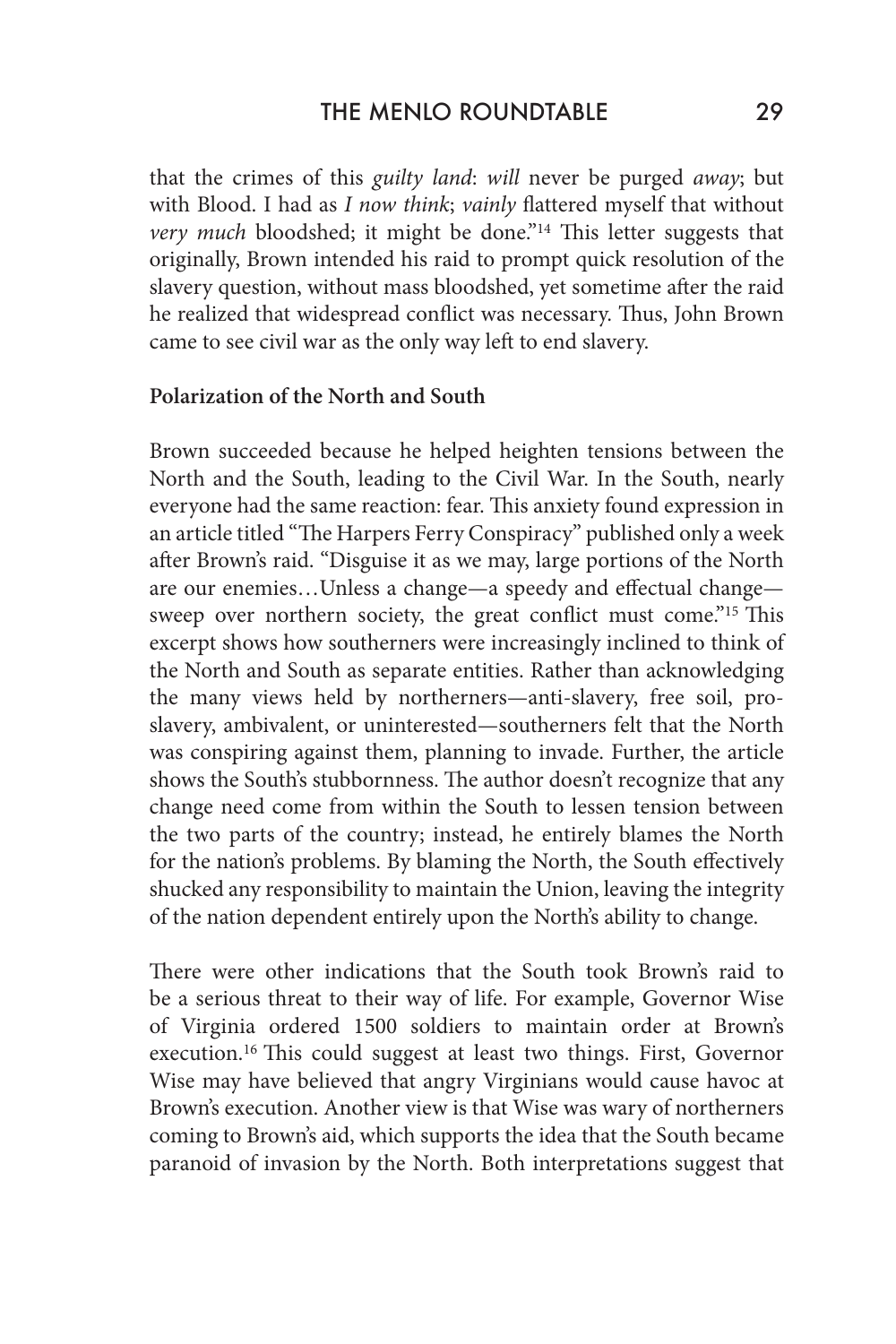Brown's raid sparked fear in southerners, which caused them to act with hostility towards anything associated with Brown and to view the North as a good target.

Though at first most northerners discounted Brown's actions as crazy, ultimately Brown gained widespread support in the North. For northerners, all the attention to Brown's raid uncovered atrocities of slavery that had previously been ignored. James Redpath, a passionate Bostonian supporter of Brown, wrote in 1860, "With his sword and his voice John Brown had demonstrated the unutterable villainy of slavery."17 Redpath's statement not only represents sympathy for Brown and his cause, but also suggests that the raid made the need for action against slavery more pressing in northerners' eyes.

Brown polarized the North and South, leading them to civil war. Because the North became sympathetic to Brown in the aftermath of the raid, and realized the horrible reality of slavery, while the South became hostile to both Brown and the North, the two parts of the nation grew further apart, and each came to think of the other as distinct, if not completely foreign.

## **His Soul's Marching On**

Between his capture and his death, John Brown did more for his cause than ever before; in less than two months, he made himself a martyr. In doing so, he lessened the importance of the raid itself and heightened the importance of his overarching goal: the abolition of slavery.

Brown made conscious efforts to become a martyr. Before the raid, he had already written a "Vindication of the Invasion." According to Brown, the raid was, "in accordance with my settled policy…intended as a discriminating blow at *Slavery*…calculated to lessen the value of Slaves…[and] was (over and above all others) *Right*."18 Brown doesn't even mention a plan to lead a massive slave insurrection, and his use of the word "vindication" implies that Brown thought, even before the raid, that his intentions would be challenged. Thus, this note shows that prior to the raid Brown was already thinking of how the public would receive it, and how he could justify it to them.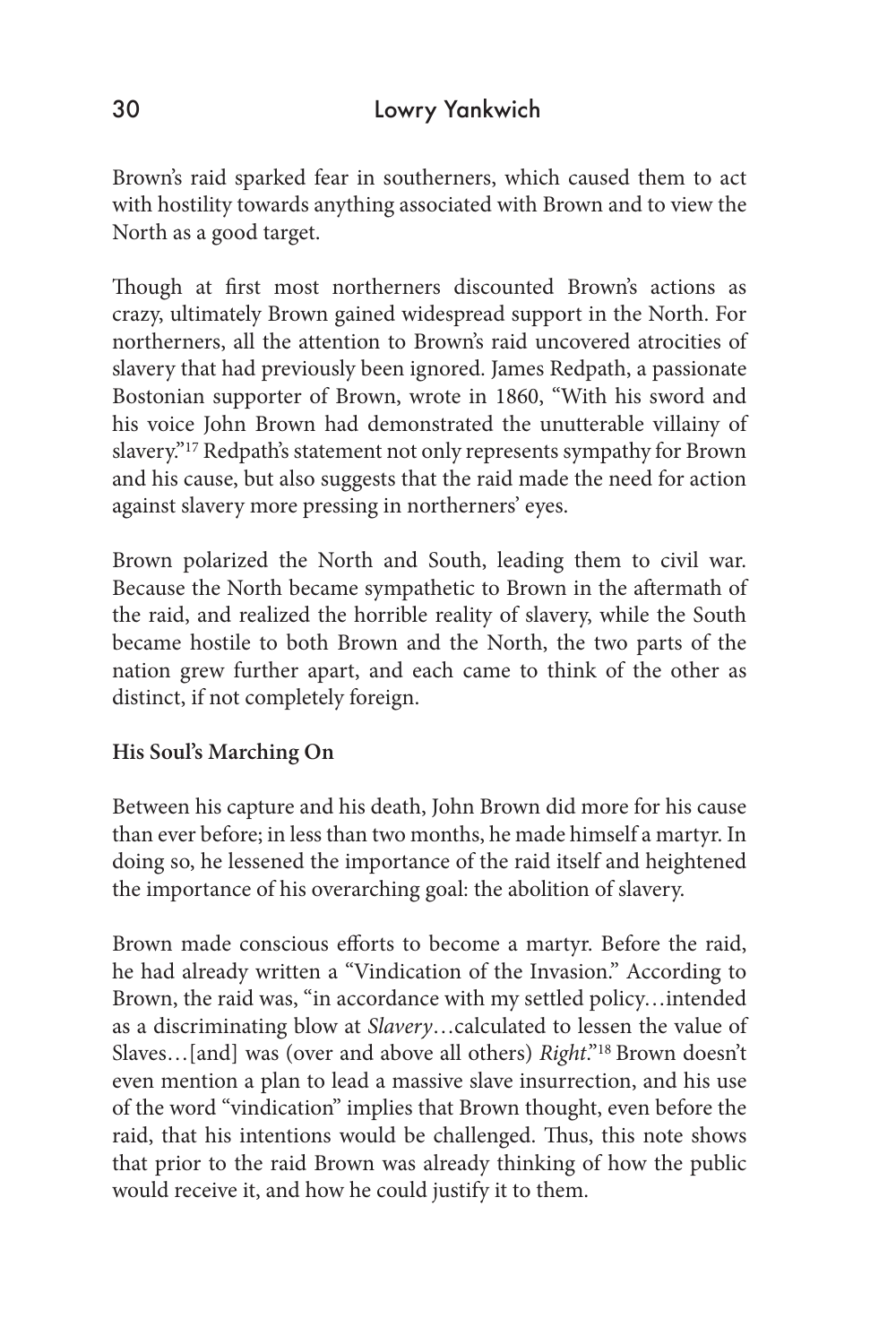Further, the fact that Brown chose Harpers Ferry as his target might also suggest that he aimed to make a symbolic, political gesture that would reach a large audience. Though proximately, Brown's raid lost him political leverage, the fact that he attacked so near to the nation's capital was bound to garner attention and make Brown a more public figure.19

In fact, before the raid, Brown already saw that becoming a martyr might be a more effective way to promote the abolition of slavery. At one point, Brown told his twenty-two men, "If we lose our lives it will perhaps do more for the cause than our lives would be worth in any other way."20 Since Brown was saying this before the raid, it shows that from the start he recognized that the raid could fail and that he could still be successful, so long as he used his death to make himself a symbol of anti-slavery passion.

Once the raid failed, Brown began to make himself a martyr. When family members tried to defend him against the charge of treason by claiming that he was insane, he quickly denounced the notion.21 In doing so he kept focus on his higher moral purpose and drew attention away from the actual logic behind raiding a Southern arsenal, which could easily be deemed ludicrous.

While in prison, Brown wrote scores of letters to people he knew and to strangers as well. In one of his letters Brown scrawled, "I can recover all the lost capital occasioned by that disaster by only hanging a few moments by the neck; and I feel quite determined to make the utmost possible out of a defeat."22 Once the raid failed, Brown turned to his alternate plan. The way for him to maximize the effect of his actions from prison was to feverishly write letters expressing his ultimate intentions to as many people as possible. Historian Jonathan Earle suggests that Brown's letters were written for a public audience.<sup>23</sup> This is further supported by an excerpt from one of Brown's letters to his family in which he wrote, "Please let all our friends read my letters when you can; & ask them to accept of it as *in part for them*."24 Brown clearly showed an intention to affect a larger audience, so that when he was hanged, people would see it as a sacrifice of life to end slavery.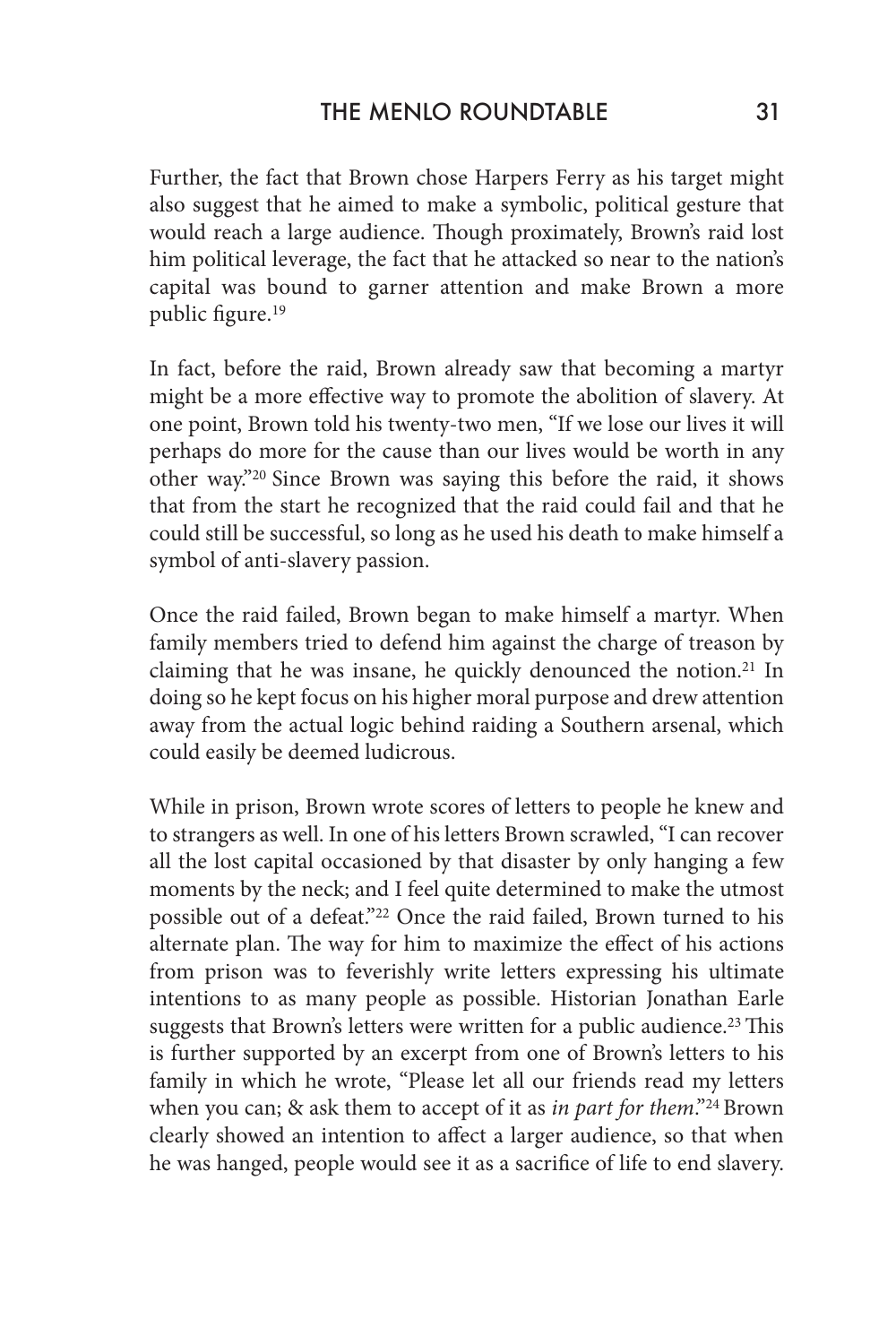If the public recognized the weight of his action, they might take his cause more seriously.

Brown's efforts to guide the public's perception of him worked; the northern public reacted to Brown with sympathy and interest. To start, the *Liberator*, which had originally denounced Brown, began to warm up to him as he neared his death. On the day of Brown's execution, the newspaper published an article that read, "The execution of Brown and his comrades... will cause millions of hearts to vow eternal vengeance to slavery."25 It appears that Brown's time in jail radically changed his image, at least for the *Liberator*; eventually, the newspaper was not only sympathetic with his cause, but also recognized that others were also. Furthermore, the article shows signs that Brown was being used as a symbol even before he died. It was a threat to southerners, warning them that if they weren't careful, most of the North would become deeply opposed to slavery.

The transcendentalist Henry David Thoreau also helped to mold Brown into an abolitionist symbol. In a famous speech given before Brown hanged, Thoreau said to his northern townsmen, "I am here to plead his cause with you. I plead not for his life but for his character his immortal life; and so it becomes your cause wholly and is not his in the least…He is not Old Brown any longer; he is an angel of light."26 In his speech, Thoreau pleaded not for Brown's acquittal, but rather for his adoption as a martyr. Thus, Thoreau's statement shows how northerners made conscious efforts to help Brown create a meaningful impression on the northern public. Further, because Thoreau likened Brown to an angel while he still lived, it suggests that Brown's martyrdom enabled people to use him to inspire others to the cause. In this way, Brown's martyrdom served a double purpose; directly, it made his death more significant, and indirectly, it allowed others to use his death as a way to promote abolition of slavery.

Osborne P. Anderson, a survivor of the raid, also helped solidify Brown as a symbol for anti-slavery. In his narrative, *A Voice from Harpers Ferry*, published in 1861, Anderson wrote, "[Brown] saw in the most degraded slave a man and a brother, whose appeal for his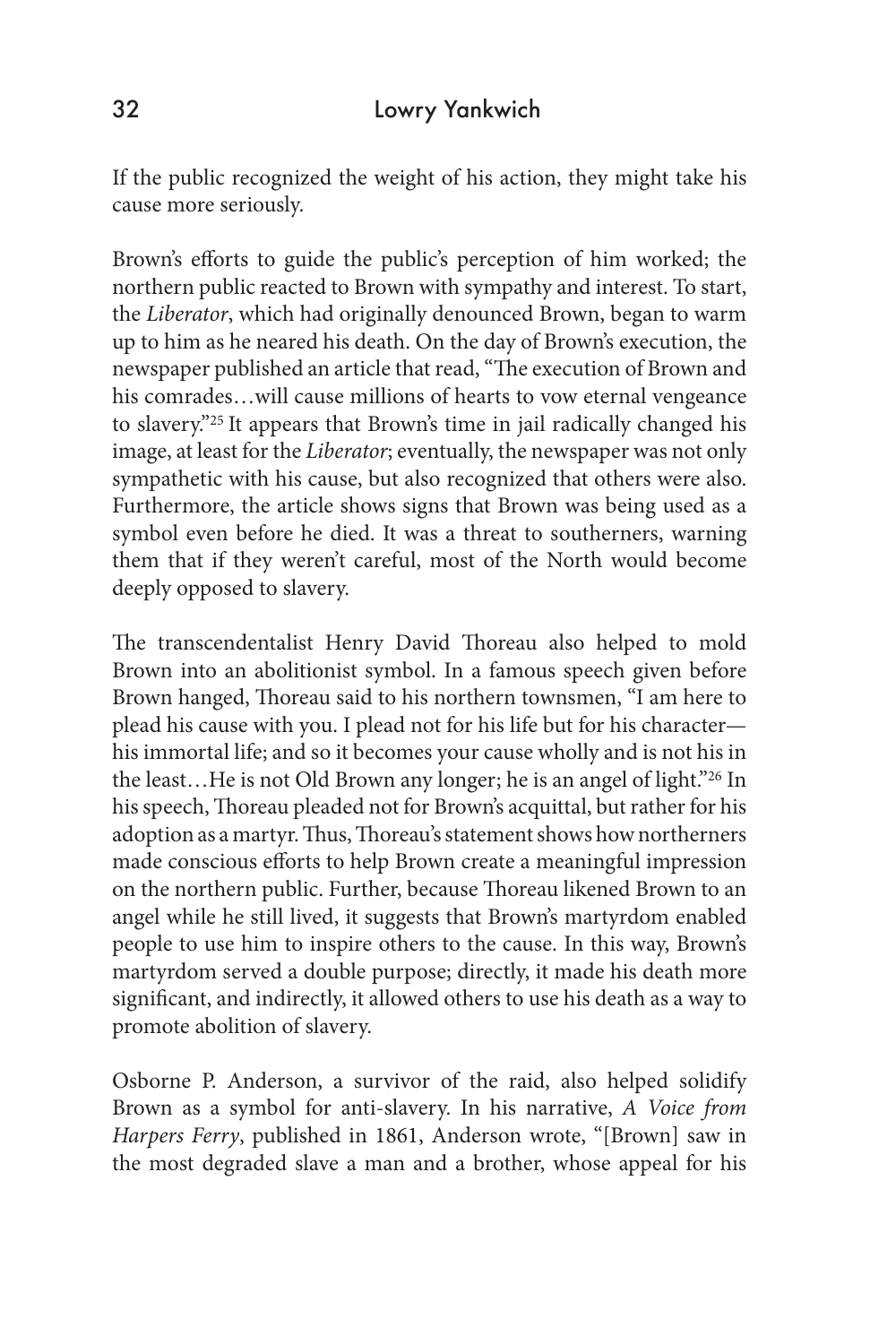God-ordained rights no one should disregard."27Anderson goes on in this passage to liken Brown to Abraham and Moses, implying that Brown was driven by divine purpose. Anderson's portrayal of Brown as a religious leader bolstered Brown's image as a martyr by suggesting that like other religious figures, he would live on and have influence beyond his death.

Whether through his own efforts, or through those of others, Brown became a widely recognized martyr figure in the North. December  $2<sup>nd</sup>$ , the day of his hanging, was proclaimed "Martyr Day" by many blacks, and church bells rang across the North.28 Further, Brown became the subject of much artwork, including a sketch depicting Brown as a saintly father of the movement for abolition (see appendix). Both examples suggest two things: first, that at least some northerners were sympathetic to Brown's cause. And second, that through artwork or loud ceremonies, awareness of Brown as a positive symbol became more widespread in northern society.

During the Civil War, Brown was adopted as an even stronger symbol of northern goals, signifying his success in aligning the North with his values. As Union soldiers marched to battle, they sang the "John Brown Song":

*John Brown's body lies a mouldering in the grave… His soul's marching on… Glory, Hally, Halellujah!... He's gone to be a soldier in the army of the lord… Glory, Hally, Hallelujah!*<sup>29</sup>

The lyrics of this song suggest that by the time of the Civil War, nearly everyone knew what John Brown was fighting for; so many soldiers were enrolled in the army, and this was such a common song, that thousands of people would have been familiar with the tune.

Further, though Republicans denounced him at first, ultimately they realized Brown's goals. As David Reynolds points out, Lincoln won the election of 1864 because of the Emancipation Proclamation, black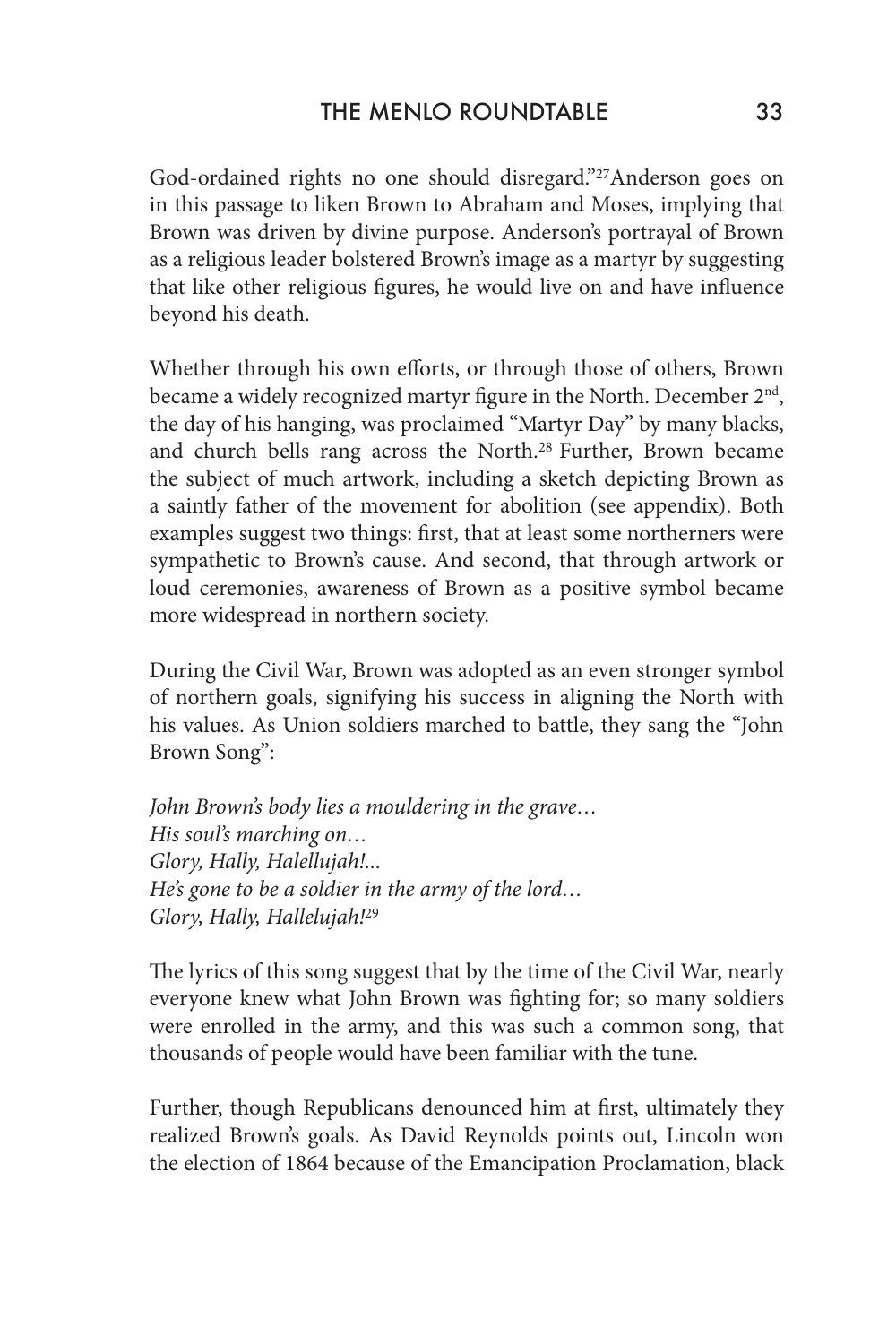enlistment, and Sherman's victories in the fall of 1864.<sup>30</sup> All three of these prongs have traces of John Brown in them. First, the Emancipation Proclamation officially aligned the North with the cause of freeing the slaves, one of Brown's deepest goals. Second, black enlistment, which helped boost the Union's numbers, realized Brown's desire to raise slaves out of bondage to fight their masters. Finally, Sherman's military victories confirmed that violence was necessary to eliminate slavery from the country.

#### **Conclusion**

Though at first glance Brown's raid failed, lost him support in the North, and gained him enemies in the South, ultimately his invasion was vindicated. Most of the northern public came to view him as a martyr for anti-slavery. The Union adopted his goals. The Republicans, wary at first of his radicalism, warmed to his ideas. He sparked the war that ended slavery in law in his country. He got his "glorious success." Of course, the degree to which Brown succeeded can be questioned. While the Civil War led to the abolition of slavery, it did not end discrimination against African Americans. Voting restrictions, Black Codes, Jim Crow laws, and Ku Klux Klan members ensured that blacks were not treated as equal citizens well into the twentieth century.

John Brown has been called the most interesting private figure in U. S. history, but why? Perhaps it is because he represents so many contradictions. He was a white man fighting for black men. He was terribly violent and yet wanted harmony between the races. He was a heretic to some and a saint to others.

Brown's story remains relevant to our world today. In 2001, two commercial airplanes crashed into one of the most iconic American landmarks: the World Trade Center. Since then, and after it was discovered that a fundamentalist Islamic group known as Al Qaeda was behind the attack, many Americans have both feared and even shown outright hostility toward the Muslim world. In the same way that fear made southerners separate themselves from the North, today fear makes Americans act similarly toward Muslims. Brown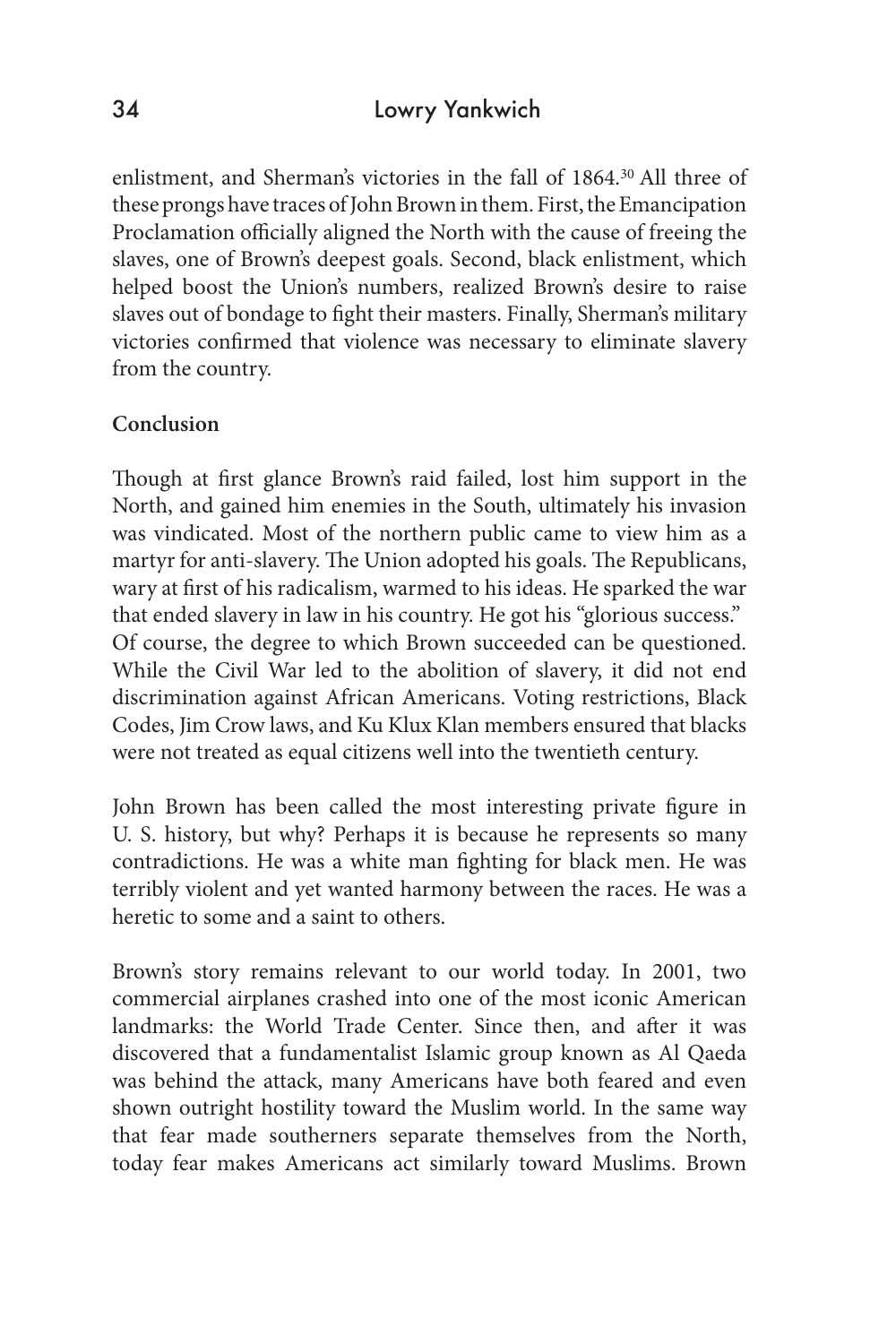gives perspective on these acts of terrorism: the American viewpoint represents only one side of the conflict. We should learn from John Brown that terrorists to some are holy warriors to others.

## **Appendix**



**Source:** *sketch, "John Brown—Martyr," 2 December 1859.*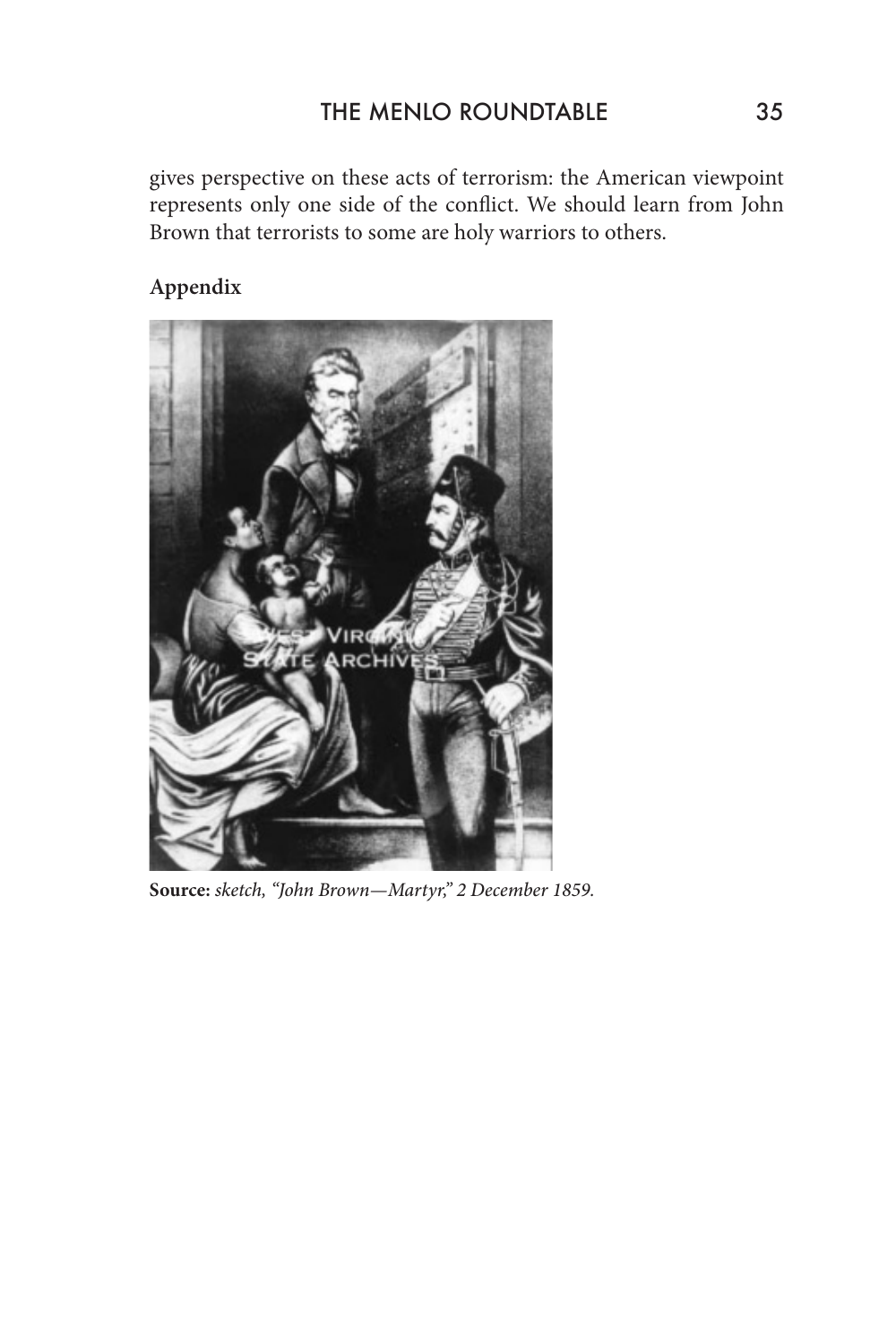**Notes**

1. John Brown, Charles Town, VA, 30 November 1859; repr. in *John Brown's Raid on Harpers Ferry: A Brief History with Documents*, ed. Jonathan Earle (Boston: Bedford/St. Martin's, 2008), 101.

2. Hill Peebles Wilson, *John Brown: Soldier of Fortune* (Lawrence, Kansas: Hill P. Wilson, 1913), 355.

3. Stephen B. Oates, *To Purge This Land with Blood: A Biography of John Brown* (New York: Harper & Row, 1970), 361.

4. Jonathan Earle, *John Brown's Raid on Harpers Ferry: A Brief History with Documents* (Boston: Bedford/St. Martin's, 2008), 21.

5. Wilson, 355.

6. Steven A. Channing, *Crisis of Fear: Secession in South Carolina* (New York: W. W. Norton & Company, 1974), 26.

7. Benjamin Quarles, *Allies for Freedom; Blacks and John Brown* (New York: Oxford University Press, 1974), 92.

8. Abraham Lincoln, "Address at Cooper Union," Cooper Union, New York, 27 February 1860.

9. *Richmond Enquirer*, in *Patriotic Treason*, ed. Evan Carton (New York: Free Press, 2006), 321.

10. "A Lesson for the People," *Liberator*, 28 October 1859.

11. Ibid.

12. Martin White; in *John Brown, Abolitionist: The Man Who Killed Slavery, Sparked the Civil War, and Seeded Civil Rights*, ed. David S. Reynolds (New York: Alfred A. Knopf, 2005), 152.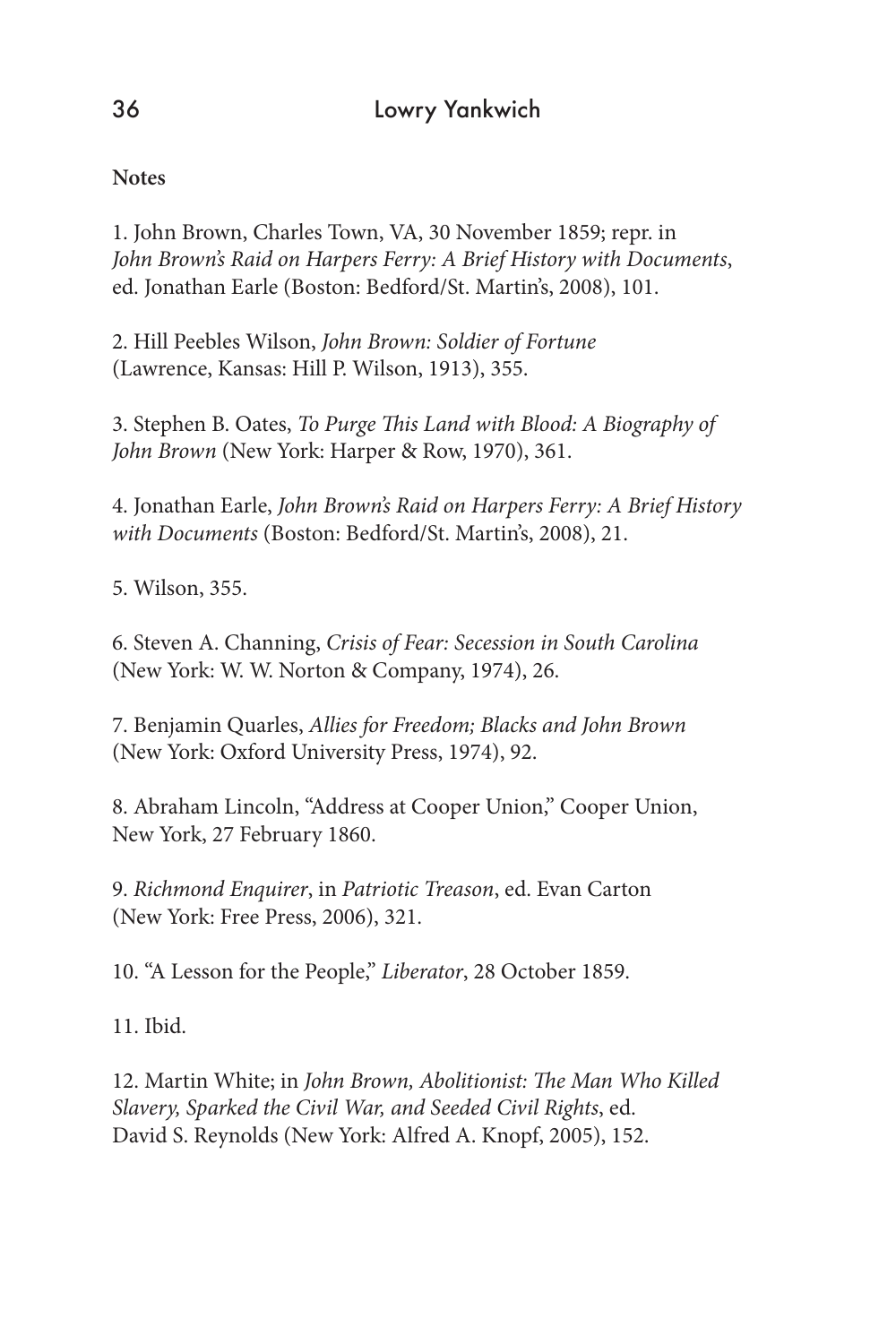13. Franklin Sanborn, *Recollections of Seventy Years* (Boston: Gorham Press, 1909), 148.

14. John Brown, 2 December 1859; repr. in Earle, 103.

15. "The Harpers Ferry Conspiracy," *Petersburg Express*, 25 October 1859, in Earle, 107.

16. Sean Wilentz, *The Rise of American Democracy, Jefferson to Lincoln* (New York: W. W. Norton & Company, 2005), 750.

17. James Redpath, *The Public Life of Capt. John Brown* (Boston: Thayer & Eldridge, 1860), 405.

18. John Brown; in Oates, 284.

19. Quarles, 92.

20. John Brown; in Oates, 289.

21. Earle, 29.

22. John Brown; in Earle, 29.

23. Earle, 88.

24. John Brown; repr. in Earle, 98.

25. "The Harper's Ferry Tragedy," *Liberator*, 2 December 1859.

26. Henry David Thoreau, "A Plea for Captain John Brown" (Concord, MA, 1859), in Earle, 110.

27. Osborne P. Anderson, *A Voice from Harper's Ferry: A Narrative of Events at Harper's Ferry; with Incidents Prior and Subsequent to Its Capture by Captain Brown and His Men* (Boston, 1861).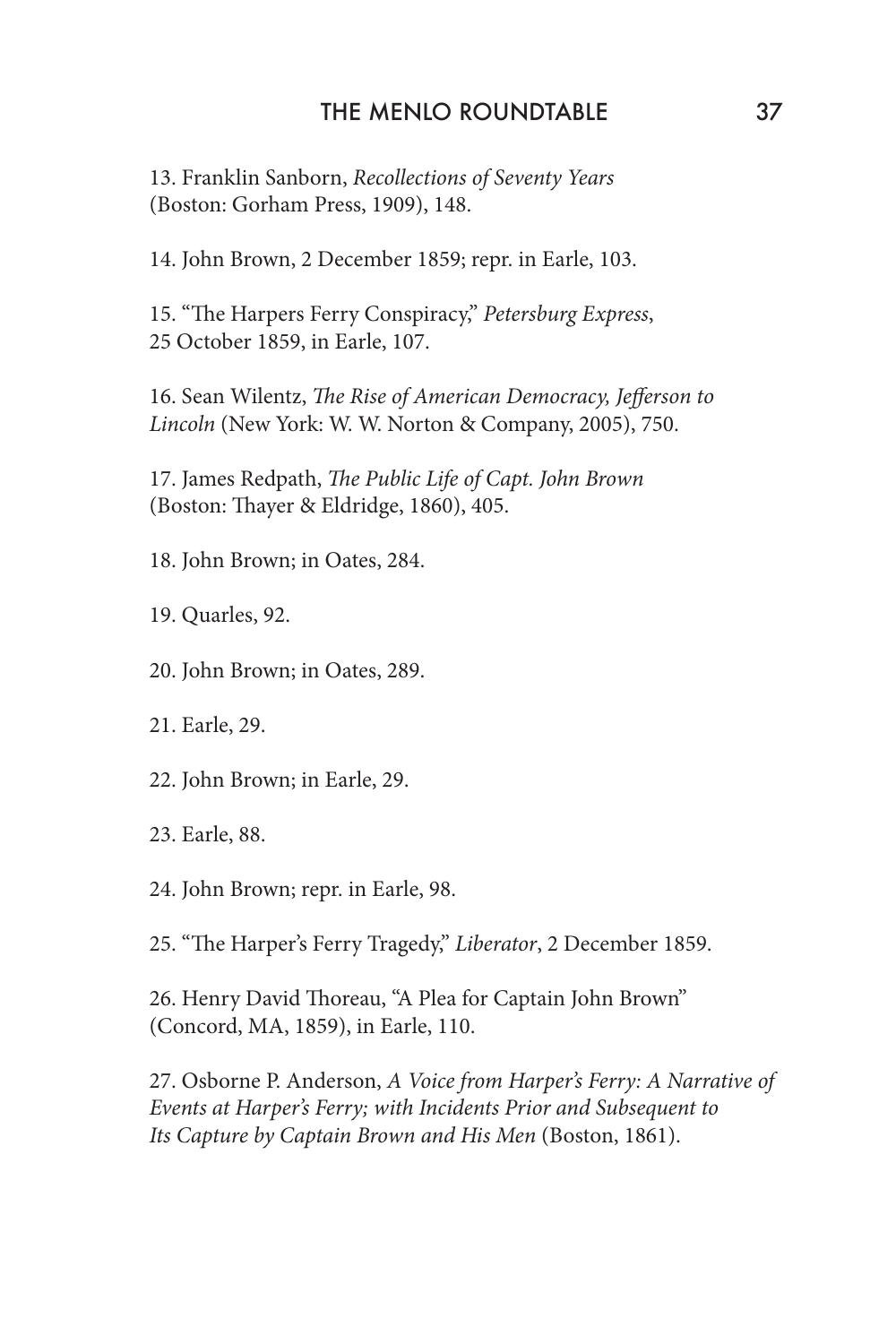28. Quarles, 125.

29. C. B. Marsh, "John Brown Song" (Charleston, MA: C. S. Hall, 1861).

30. David S. Reynolds, *John Brown, Abolitionist: The Man Who Killed Slavery, Sparked the Civil War, and Seeded Civil Rights* (New York: Alfred A. Knopf, 2005), 472.

### **Bibliography**

### *Primary Sources*

Anderson, Osborne P. *A Voice from Harper's Ferry: A Narrative of Events at Harper's Ferry; with Incidents Prior and Subsequent to Its Capture by Captain Brown and His Men*. Boston, 1861.

"Harper's Ferry Tragedy." *Liberator*, 2 December 1859.

"John Brown—the Martyr," 1859.

"Lesson for the People." *Liberator*, 28 October 1859.

Lincoln, Abraham. "Address at Cooper Union." Speech, Cooper Union, New York, 27 February 1860.

Marsh, C. B. "John Brown Song." Charleston, MA: C. S. Hall, 1861.

Redpath, James. *The Public Life of Capt. John Brown*. Boston: Thayer & Eldridge, 1860.

Sanborn, Franklin Benjamin. *Recollections of Seventy Years*. Boston: Gorham Press, 1909.

Thoreau, Henry David. "A Plea for Captain John Brown." Speech, 30 October 1859.